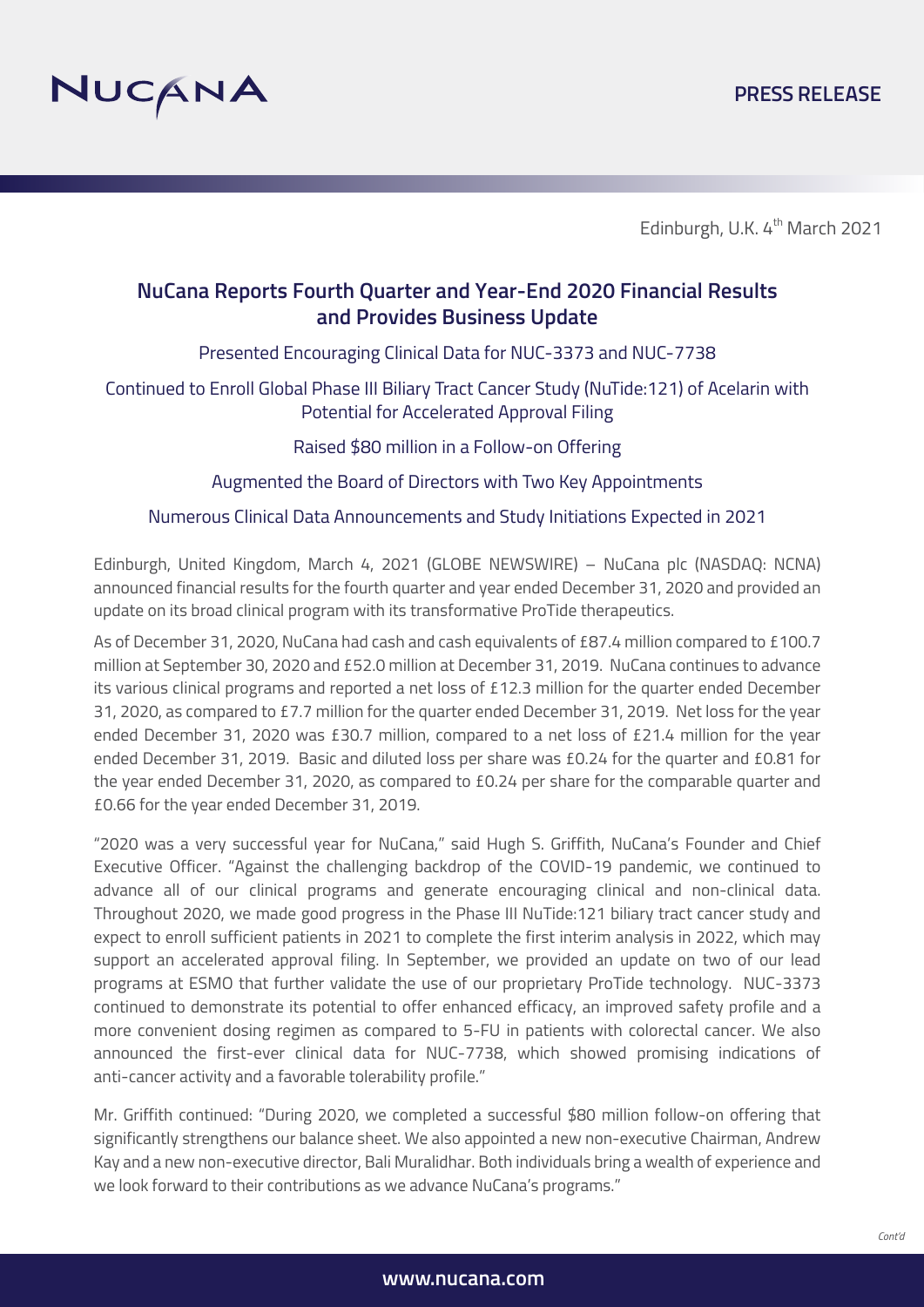

### **PRESS RELEASE**

Edinburgh, U.K. 4<sup>th</sup> March 2021

Mr. Griffith concluded: "We were excited to begin 2021 with the announcement of additional interim data for NUC-3373 in patients with colorectal cancer that continued to demonstrate encouraging efficacy and safety at ASCO GI. We look forward to continuing to drive recruitment across all of our ongoing studies, announce additional clinical data, and initiate new studies in 2021. We remain focused on our mission of significantly improving treatment outcomes for patients with cancer."

#### **Anticipated 2021 Milestones**

- Acelarin is a ProTide transformation of gemcitabine. In 2021, NuCana expects to:
	- o Complete recruitment sufficient to enable the first interim analysis in 2022 of the Phase III study of Acelarin combined with cisplatin as a first-line treatment for patients with advanced biliary tract cancer.
- NUC-3373 is a ProTide transformation of the active anti-cancer metabolite of 5-FU. In 2021, NuCana expects to:
	- o Report data from the Phase Ib study (NuTide:302) of NUC-3373 in combination with other agents with which 5-FU is typically combined, such as leucovorin, oxaliplatin and irinotecan in patients with advanced colorectal cancer.
	- o Initiate and report data from a Phase Ib expansion / Phase II study of NUC-3373 in combination with other agents for patients with colorectal cancer.
	- o Initiate a Phase III study of NUC-3373 in combination with other agents for patients with colorectal cancer.
	- o Report data from the Phase I study (NuTide:301) of NUC-3373 in patients with advanced solid tumors.
- NUC-7738 is a ProTide transformation of a novel nucleoside analog, 3'-deoxyadenosine. In 2021, NuCana expects to:
	- o Report data from the Phase I study (NuTide:701) of NUC-7738 in patients with advanced solid tumors.
	- o Initiate a Phase II study of NUC-7738 in patients with solid tumors.

#### **About NuCana plc**

NuCana is a clinical-stage biopharmaceutical company focused on significantly improving treatment outcomes for patients with cancer by applying our ProTide technology to transform some of the most widely prescribed chemotherapy agents, nucleoside analogs, into more effective and safer medicines. While these conventional agents remain part of the standard of care for the treatment of many solid and hematological tumors, their efficacy is limited by cancer cell resistance mechanisms and they are often poorly tolerated. Utilizing our proprietary technology, we are developing new medicines, ProTides, designed to overcome key cancer resistance mechanisms and generate much higher concentrations of anti-cancer metabolites in cancer cells. NuCana's robust pipeline includes three ProTides in clinical development. Acelarin and NUC-3373, are new chemical entities derived from the nucleoside analogs gemcitabine and 5-fluorouracil, respectively, two widely used chemotherapy agents.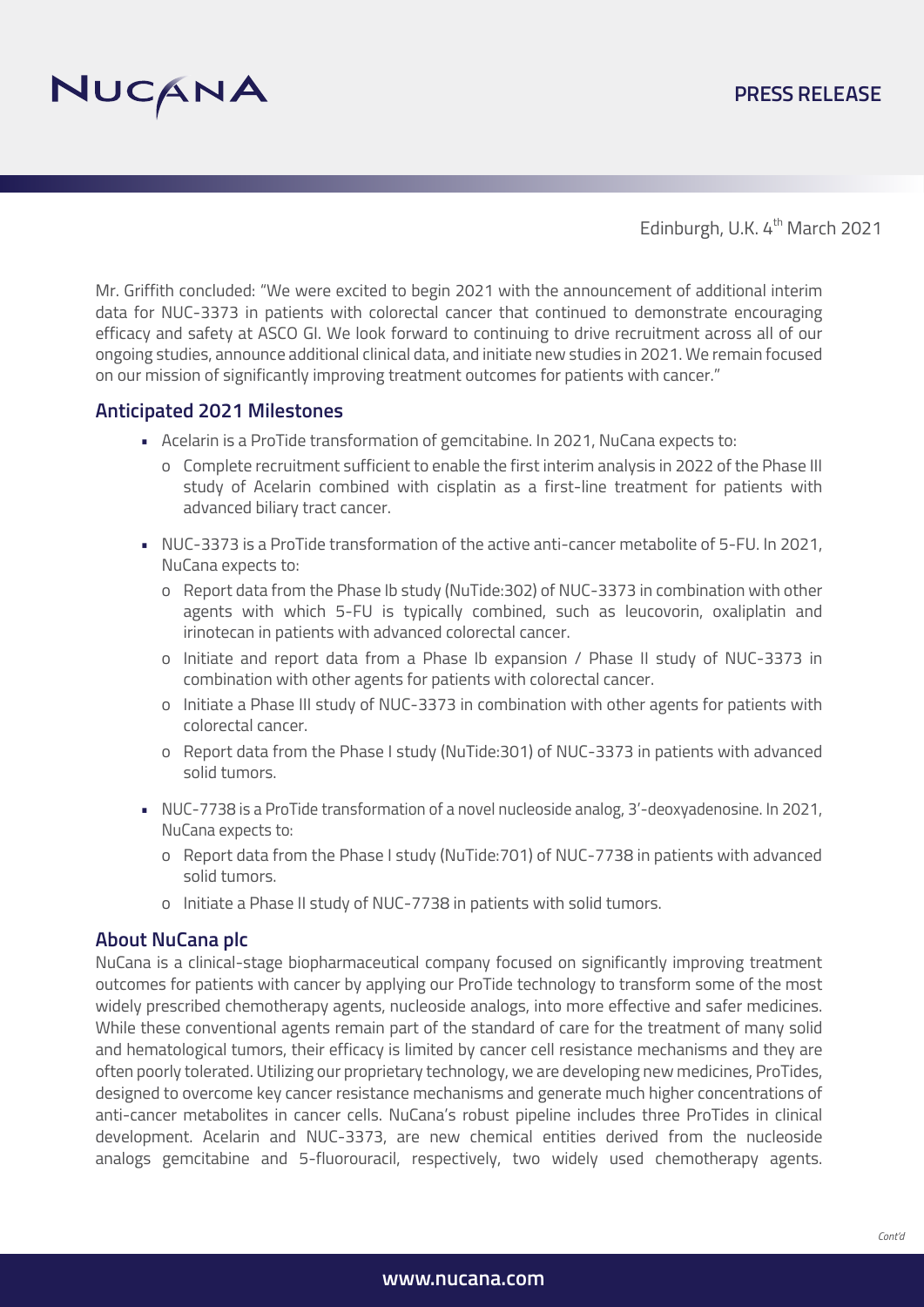

Acelarin is in a Phase III study for patients with advanced biliary tract cancer and a Phase III study for patients with metastatic pancreatic cancer for which enrollment has been suspended. NUC-3373 is in a Phase I study for the potential treatment of a wide range of patients with advanced solid tumors and a Phase Ib study for patients with metastatic colorectal cancer. Our third ProTide, NUC-7738, is a transformation of a novel nucleoside analog (3'-deoxyadenosine) and is in a Phase I study for patients with advanced solid tumors.

#### **Forward-Looking Statements**

This press release may contain "forward-looking" statements within the meaning of the Private Securities Litigation Reform Act of 1995 that are based on the beliefs and assumptions and on information currently available to management of NuCana plc (the "Company"). All statements other than statements of historical fact contained in this press release are forward-looking statements, including statements concerning the Company's planned and ongoing clinical studies for the Company's product candidates and the potential advantages of those product candidates, including Acelarin, NUC-3373 and NUC-7738; the initiation, enrollment, timing, progress, release of data from and results of those planned and ongoing clinical studies; the Company's goals with respect to the development, regulatory pathway and potential use, if approved, of each of its product candidates; and the utility of prior non-clinical and clinical data in determining future clinical results. In some cases, you can identify forward-looking statements by terminology such as "may," "will," "should," "expects," "plans," "anticipates," "believes," "estimates," "predicts," "potential" or "continue" or the negative of these terms or other comparable terminology. Forward-looking statements involve known and unknown risks, uncertainties and other factors that may cause the Company's actual results, performance or achievements to be materially different from any future results, performance or achievements expressed or implied by the forward-looking statements. These risks and uncertainties include, but are not limited to, the risks and uncertainties set forth in the "Risk Factors" section of the Company's Annual Report on Form 20-F for the year ended December 31, 2020 to be filed with the Securities and Exchange Commission ("SEC") on March 4, 2021, and subsequent reports that the Company files with the SEC. Forward-looking statements represent the Company's beliefs and assumptions only as of the date of this press release. Although the Company believes that the expectations reflected in the forward-looking statements are reasonable, it cannot guarantee future results, levels of activity, performance or achievements. Except as required by law, the Company assumes no obligation to publicly update any forward-looking statements for any reason after the date of this press release to conform any of the forward-looking statements to actual results or to changes in its expectations.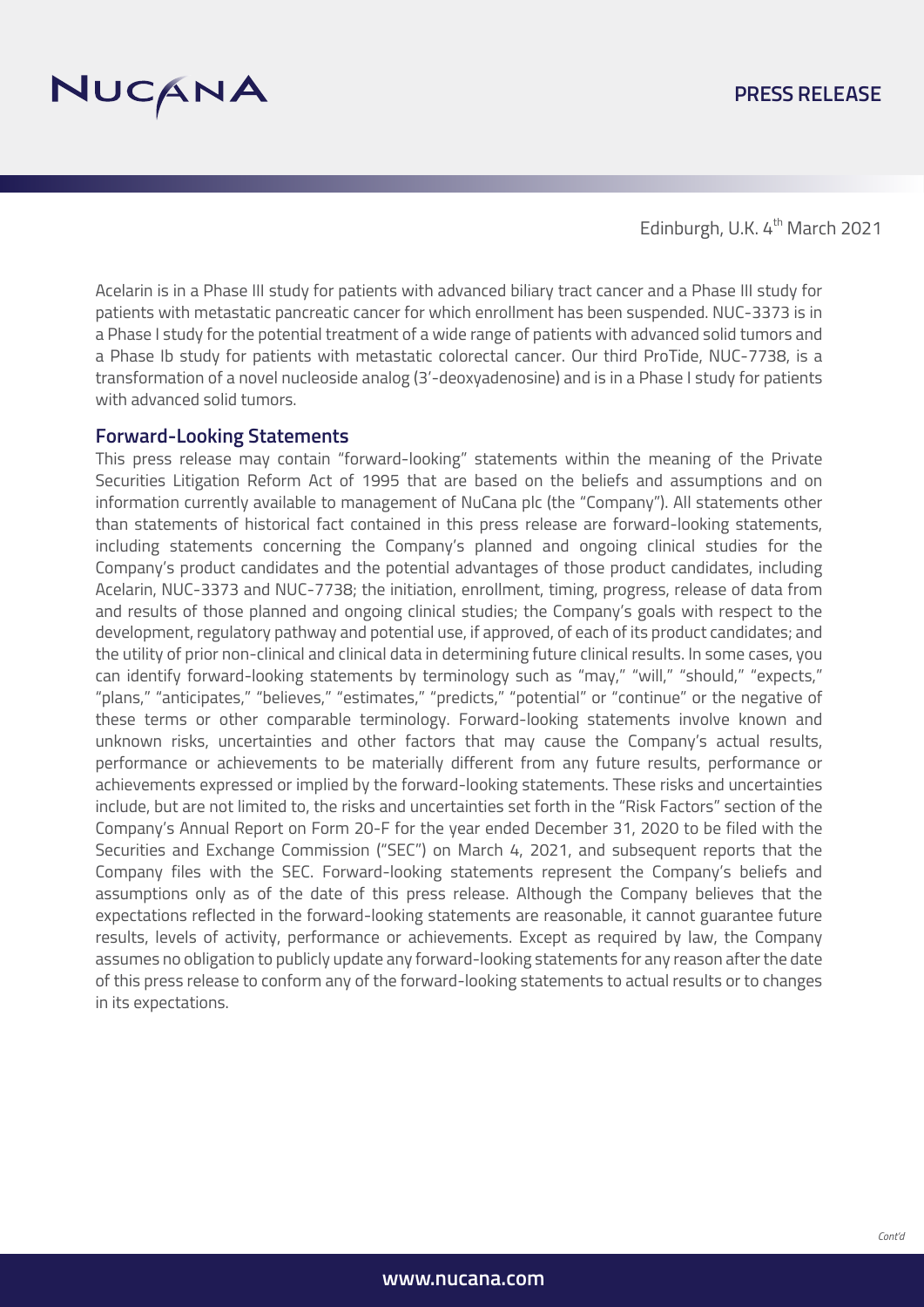

# **Condensed Consolidated Statements of Operations**

|                                   | For the three months ended<br>December 31, |          | For the year ended<br>December 31, |           |  |
|-----------------------------------|--------------------------------------------|----------|------------------------------------|-----------|--|
|                                   |                                            |          |                                    |           |  |
|                                   | 2020                                       | 2019     | 2020                               | 2019      |  |
|                                   | (in thousands, except per share data)      |          |                                    |           |  |
|                                   | (unaudited)                                |          |                                    |           |  |
|                                   | f                                          | f        | f                                  | f         |  |
| Research and development expenses | (7,981)                                    | (5, 177) | (25,899)                           | (19, 728) |  |
| Administrative expenses           | (1,906)                                    | (1, 722) | (7,050)                            | (5,953)   |  |
| Net foreign exchange losses       | (4,082)                                    | (2,210)  | (3,472)                            | (1,019)   |  |
| <b>Operating loss</b>             | (13,969)                                   | (9, 109) | (36, 421)                          | (26, 700) |  |
| Finance income                    | 12                                         | 182      | 246                                | 1,049     |  |
| Loss before tax                   | (13, 957)                                  | (8,927)  | (36, 175)                          | (25, 651) |  |
| Income tax credit                 | 1,696                                      | 1,219    | 5,493                              | 4,239     |  |
| Loss for the period               | (12, 261)                                  | (7,708)  | (30, 682)                          | (21, 412) |  |
|                                   |                                            |          |                                    |           |  |
| Basic and diluted loss per share  | (0.24)                                     | (0.24)   | (0.81)                             | (0.66)    |  |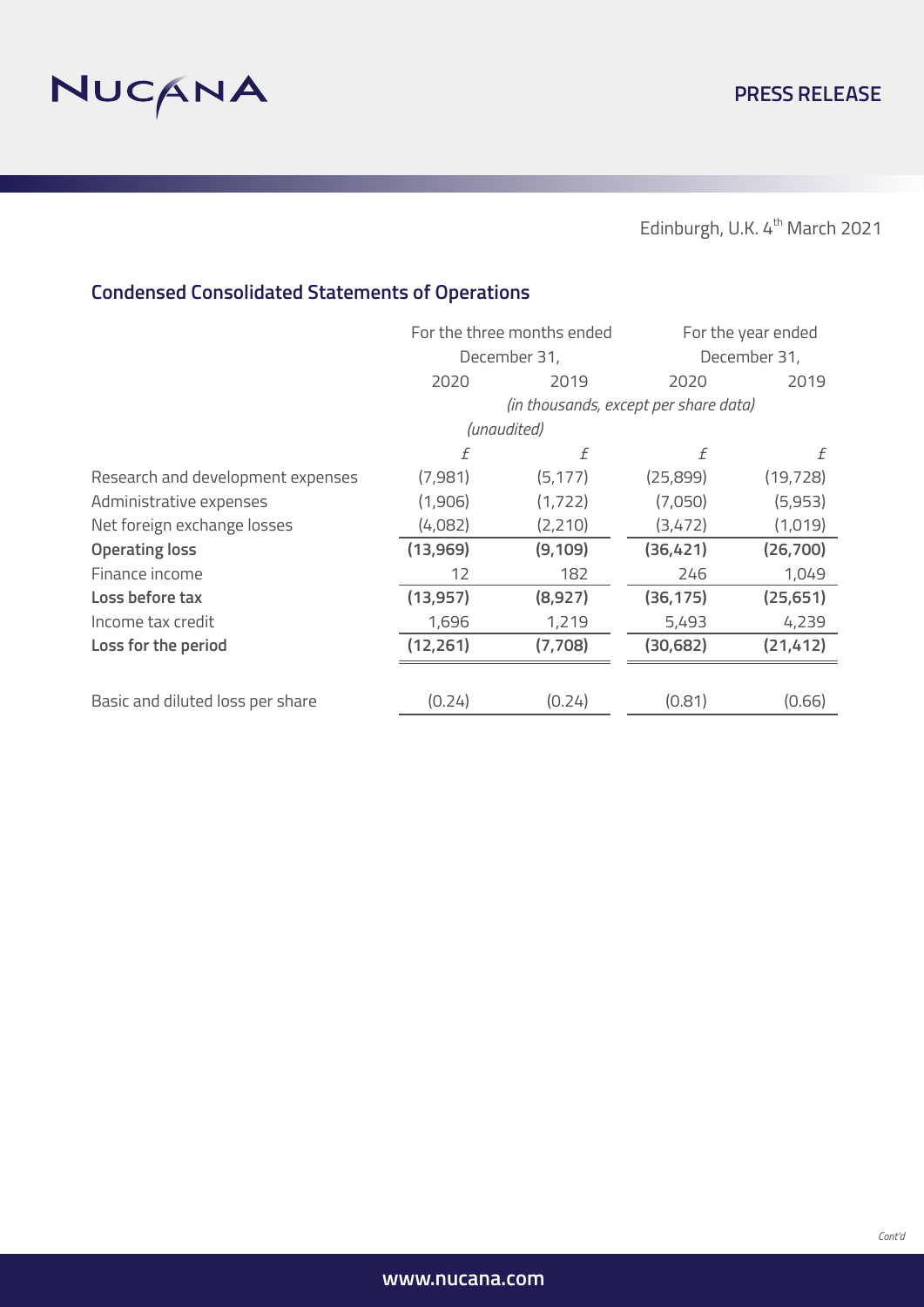

# **Condensed Consolidated Statements of Financial Position at December 31,**

|                                                            | 2020       | 2019           |
|------------------------------------------------------------|------------|----------------|
|                                                            |            | (in thousands) |
|                                                            | f          | £              |
| <b>Assets</b>                                              |            |                |
| <b>Non-current assets</b>                                  |            |                |
| Intangible assets                                          | 4,753      | 3,960          |
| Property, plant and equipment                              | 1,189      | 1,109          |
| Deferred tax asset                                         | 44         | 46             |
|                                                            | 5,986      | 5,115          |
|                                                            |            |                |
| <b>Current assets</b>                                      |            |                |
| Prepayments, accrued income and other receivables          | 4,628      | 4,710          |
| Current income tax receivable                              | 9,822      | 8,481          |
| Cash and cash equivalents                                  | 87,356     | 51,962         |
|                                                            | 101,806    | 65,153         |
|                                                            |            |                |
| <b>Total assets</b>                                        | 107,792    | 70,268         |
|                                                            |            |                |
| <b>Equity and liabilities</b>                              |            |                |
| <b>Capital and reserves</b>                                |            |                |
| Share capital and share premium                            | 142,937    | 80,840         |
| Other reserves                                             | 66,887     | 62,737         |
| Accumulated deficit                                        | (110, 594) | (80,055)       |
| Total equity attributable to equity holders of the Company | 99,230     | 63,522         |
|                                                            |            |                |
| <b>Non-current liabilities</b>                             |            |                |
| Provisions                                                 | 46         | 26             |
| Lease liabilities                                          | 367        | 538            |
|                                                            | 413        | 564            |
|                                                            |            |                |
| <b>Current liabilities</b>                                 |            |                |
| Trade payables                                             | 2,257      | 2,412          |
| Payroll taxes and social security                          | 177        | 160            |
| Accrued expenditure                                        | 5,437      | 3,342          |
| Lease liabilities                                          | 278        | 268            |
|                                                            | 8,149      | 6,182          |
|                                                            |            |                |
| <b>Total liabilities</b>                                   | 8,562      | 6,746          |
|                                                            |            |                |
| <b>Total equity and liabilities</b>                        | 107,792    | 70,268         |
|                                                            |            |                |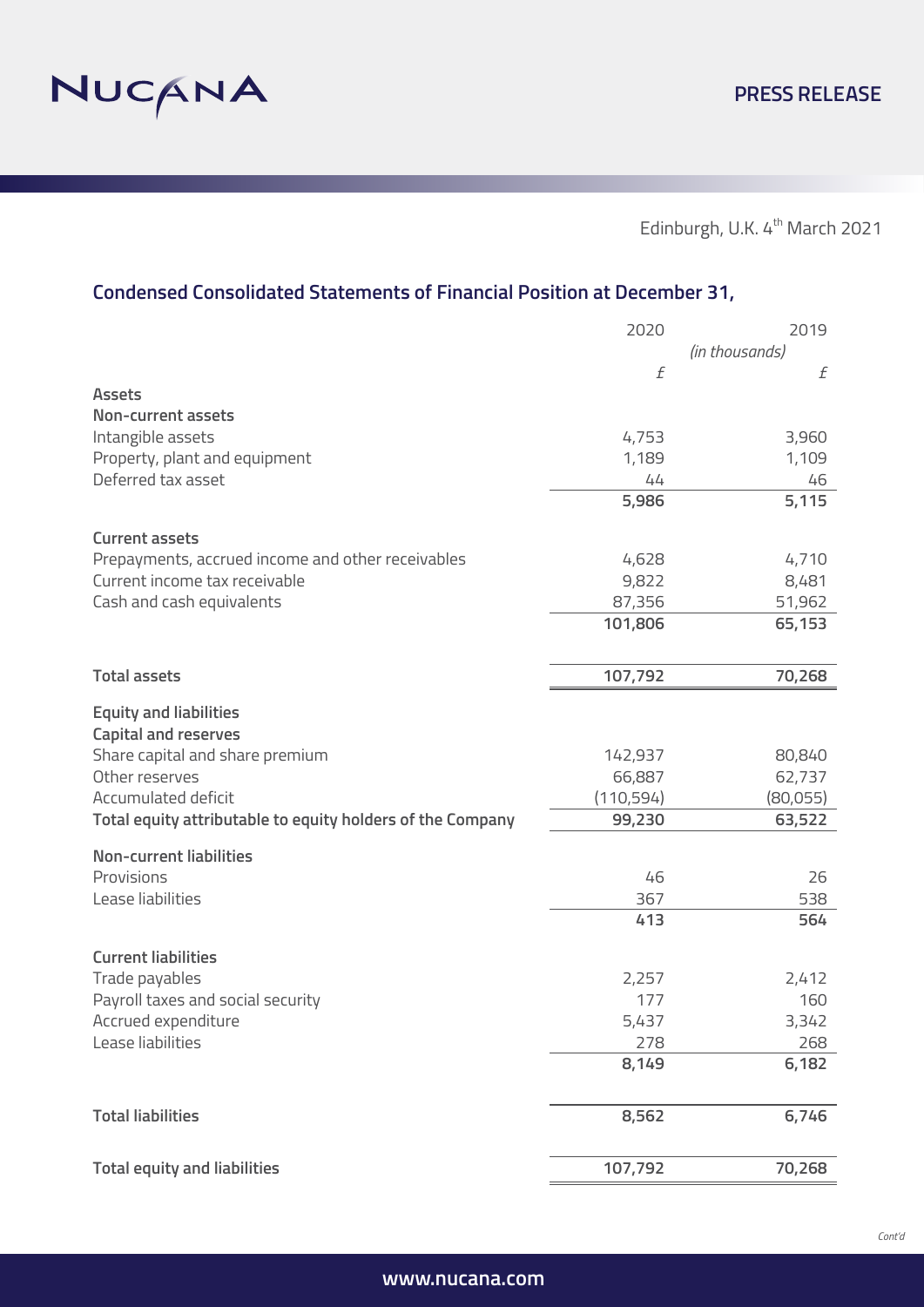

# **Condensed Consolidated Statements of Cash Flows for the year ended December 31,**

|                                                                          | 2020      | 2019           |
|--------------------------------------------------------------------------|-----------|----------------|
|                                                                          |           | (in thousands) |
|                                                                          | f         | f              |
| <b>Cash flows from operating activities</b>                              |           |                |
| Loss for the year                                                        | (30, 682) | (21, 412)      |
| Adjustments for:                                                         |           |                |
| Income tax credit                                                        | (5,493)   | (4,239)        |
| Amortization and depreciation                                            | 890       | 718            |
| Finance income                                                           | (246)     | (1,049)        |
| Interest expense on lease liabilities                                    | 26        |                |
| Share-based payments                                                     | 4,305     | 3,226          |
| Net foreign exchange losses                                              | 3,481     | 1,006          |
|                                                                          | (27, 719) | (21,750)       |
| Movements in working capital:                                            |           |                |
| Increase in prepayments, accrued income and other receivables            | (9)       | (2,452)        |
| Decrease in trade payables                                               | (155)     | (43)           |
| Increase in payroll taxes, social security and accrued expenditure       | 2,112     | 393            |
| Movements in working capital                                             | 1,948     | (2, 102)       |
| <b>Cash used in operations</b>                                           | (25, 771) | (23, 852)      |
| Net income tax received                                                  | 4,152     | 19             |
| Net cash used in operating activities                                    | (21, 619) | (23, 833)      |
| <b>Cash flows from investing activities</b>                              |           |                |
| Interest received                                                        | 319       | 1,116          |
| Payments for property, plant and equipment                               | (361)     | (46)           |
| Payments for intangible assets                                           | (1, 271)  | (1, 215)       |
| Net cash used in investing activities                                    | (1, 313)  | (145)          |
|                                                                          |           |                |
| <b>Cash flows from financing activities</b>                              |           |                |
| Payments of lease liabilities<br>Proceeds from lease incentives received | (297)     | (197)          |
|                                                                          |           | 25             |
| Proceeds from issue of share capital - exercise of share options         | 15        | 125            |
| Proceeds from issue of share capital                                     | 66,581    |                |
| Share issue expenses                                                     | (4,499)   |                |
| Net cash from (used in) financing activities                             | 61,800    | (47)           |
| Net increase (decrease) in cash and cash equivalents                     | 38,868    | (24, 025)      |
| Cash and cash equivalents at beginning of year                           | 51,962    | 76,972         |
| Effect of exchange rate changes on cash and cash equivalents             | (3,474)   | (985)          |
| Cash and cash equivalents at end of year                                 | 87,356    | 51,962         |